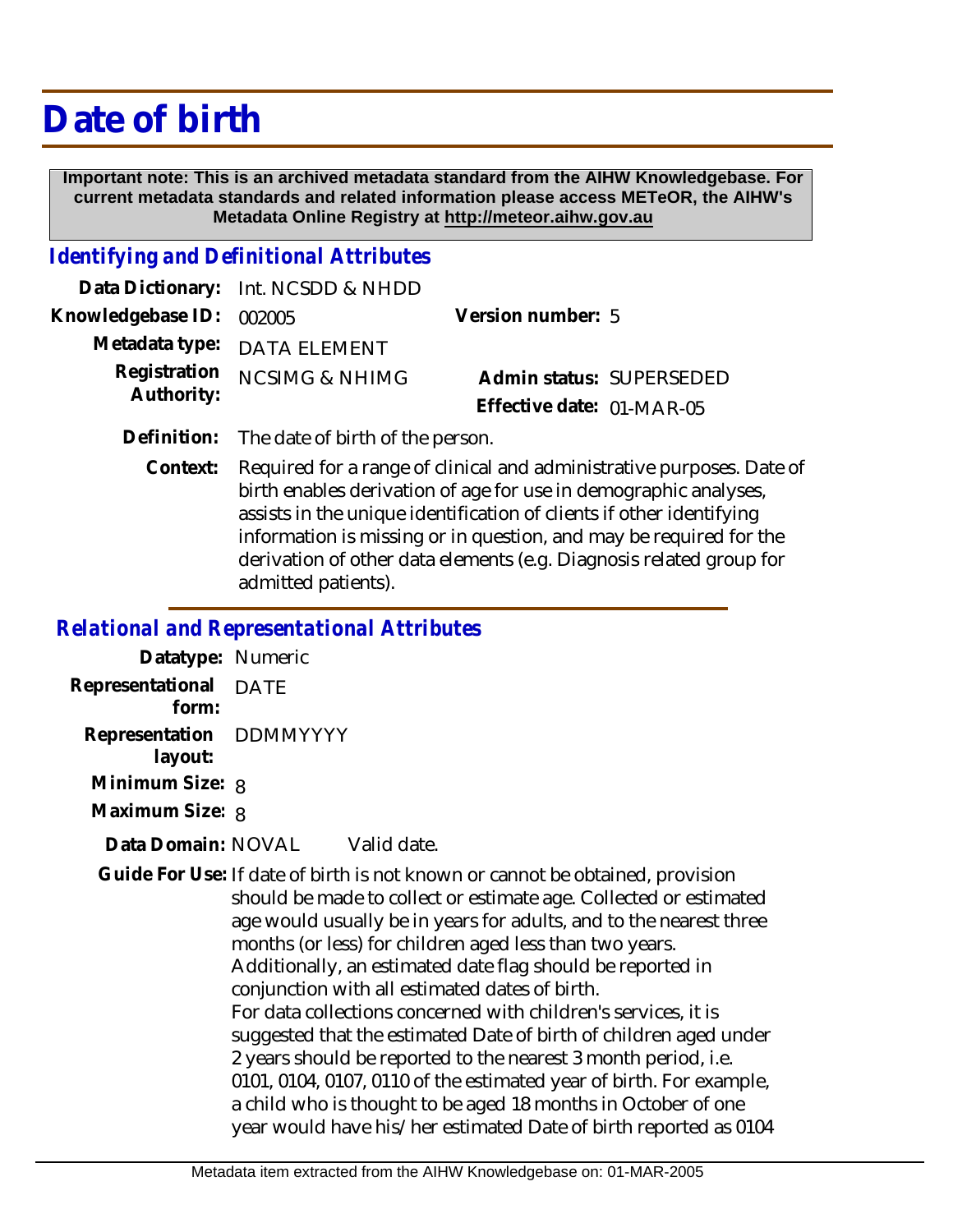|                                  | of the previous year. Again, an estimated date flag should be<br>reported in conjunction with all estimated dates of birth.                                                                                                                                                                                                                                     |
|----------------------------------|-----------------------------------------------------------------------------------------------------------------------------------------------------------------------------------------------------------------------------------------------------------------------------------------------------------------------------------------------------------------|
|                                  | Collection Methods: Information on Date of birth can be collected using the one<br>question:                                                                                                                                                                                                                                                                    |
|                                  | What is your/(the person's) date of birth?<br>In self-reported data collections, it is recommended that the<br>following response format is used:<br>Date of birth: $-$ / $-$ / $-$ / $  -$                                                                                                                                                                     |
|                                  | This enables easy conversion to the preferred representational<br>layout (DDMMYYYY).<br>Estimated dates of birth should be identified by an appropriate<br>estimated date flag to prevent inappropriate use of Date of birth<br>data for record identification and/or the derivation of other data<br>elements that require accurate date of birth information. |
|                                  | NHDD specific:<br>NMDS - Perinatal:<br>Data collection systems must be able to differentiate between the<br>date of birth of the mother and the baby(s). This is important in the<br>Perinatal data collection as the date of birth of the baby is used to<br>determine the antenatal length of stay and the postnatal length of<br>stay.                       |
|                                  | Related metadata: is used in the derivation of NHDD Diagnosis related group version                                                                                                                                                                                                                                                                             |
|                                  | is qualified by NHDD Estimated date flag version 1<br>is used in the derivation of NHDD Length of stay (antenatal)<br>version 1                                                                                                                                                                                                                                 |
|                                  | is used in the derivation of NHDD Length of stay (postnatal)<br>version 1                                                                                                                                                                                                                                                                                       |
|                                  | supersedes the NCSDD data element Date of birth version 1<br>supersedes the NHDD data element Date of birth version 4                                                                                                                                                                                                                                           |
| <b>Administrative Attributes</b> |                                                                                                                                                                                                                                                                                                                                                                 |
|                                  | Source Document: NHDC 2003. National Health Data Dictionary, Version 12. Cat. no.<br>HWI 43. Canberra: AIHW                                                                                                                                                                                                                                                     |
|                                  | Source Organisation: National Health Data Committee.<br>National Community Services Data Committee.                                                                                                                                                                                                                                                             |
|                                  | Comments: This metadata item is common to both the National Community<br>Services Data Dictionary and the National Health Data Dictionary.<br>Privacy issues need to be taken account in asking persons their date<br>of birth.                                                                                                                                 |

Wherever possible and wherever appropriate, Date of birth should be used rather than Age because the actual date of birth allows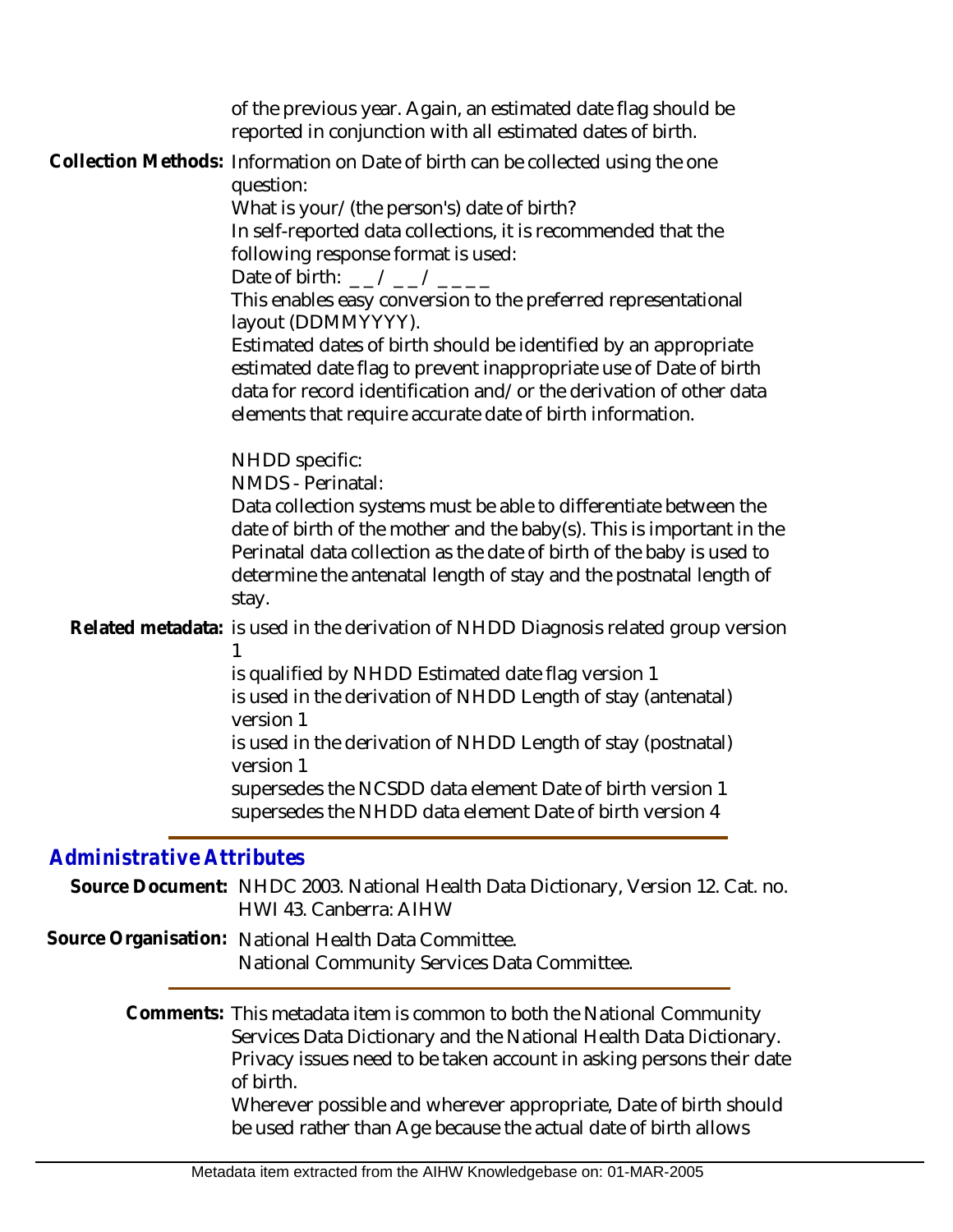more precise calculation of age.

When Date of birth is estimated or default value, national health and community services collections typically use 0101 or 0107 or 3006 as the estimate or default for DDMM.

It is suggested that different rules for reporting data may apply when estimating the Date of birth of children aged under 2 years because of the rapid growth and development of children within this age group which means that a child's development can vary considerably over the course of a year. Thus, more specific reporting of estimated age is suggested.

NHDD specific:

DSS - Health care client identification:

Any new information collection systems should allow for 0000YYYY. (Refer to Standards Australia AS5017-2002 Health Care Client Identification).

DSS - Cardiovascular disease (clinical):

Age is an important non-modifiable risk factor for cardiovascular conditions.

The prevalence of cardiovascular conditions increases dramatically with age. For example, more than 60% of people aged 75 and over had a cardiovascular condition in 1995 compared with less than 9% of those aged under 35.

Aboriginal and Torres Strait Islander peoples are more likely to have cardiovascular conditions than other Australians across almost all age groups. For example, in the 25 - 44 age group, 23% of Indigenous Australians reported cardiovascular conditions compared with 16% among other Australians (Heart, Stroke and Vascular Diseases: Australian Facts 2001. AIHW).

## *Data Element Links*

### *Information Model Entities linked to this Data Element*

NCSIM Demographic characteristic

*Data Agreements which include this Data Element*

| NMDS - Admitted patient care                  | From 01-Jul-04 to |
|-----------------------------------------------|-------------------|
| NMDS - Health labour force                    | From 01-Jul-04 to |
| NMDS - Admitted patient mental health<br>care | From 01-Jul-04 to |
| <b>NMDS</b> - Perinatal                       | From 01-Jul-04 to |
| NMDS - Community mental health care           | From 01-Jul-04 to |
| NMDS - Admitted patient palliative care       | From 01-Jul-04 to |